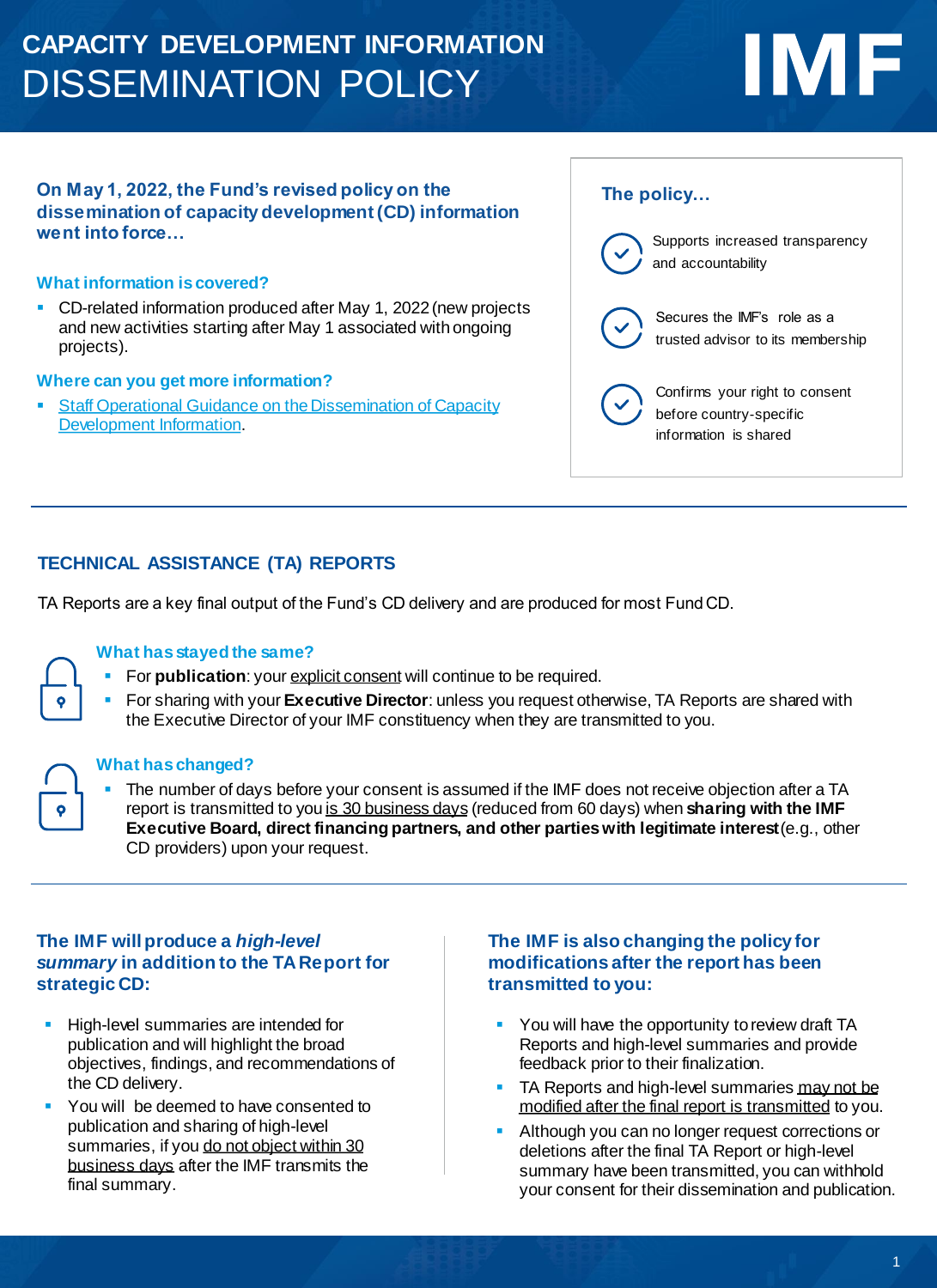## **CAPACITY DEVELOPMENT INFORMATION**  DISSEMINATION POLICY

### **FUND'S ASSESSMENT OF CD DELIVERY**

To support learning, project management, and accountability, the Fund routinely assesses CD delivery through **evaluations**, **results-based management**, as well as other products such as **progress reports**. The revised policy clarifies dissemination of country or CD-recipient specific assessment information:

#### **What has stayed the same? What has changed?**



Your explicit consent is required for publication.

| Ó  |
|----|
| cо |
| as |
|    |

ou may alw ays w ithdraw onsent at any time before sessment information is disseminated.

For sharing w ith direct financing partners and the Executive Board, your consent is *assumed* w hen you request CD.

**IMF** 

#### **SHARING SENSITIVE INFORMATION WITH FUND STAFF**

#### **What has stayed the same?**

Information received by Fund staff during CD delivery will be treated confidentially but can be shared with other Fund staff, unless you explicitly request otherwise.

#### **What has changed?**

- If you request information not be shared with other Fund staff, IMF management can override this request if it deems the information critical for program or surveillance purposes.
- By requesting CD from the Fund, you have provided irrevocable consent that any information learned by Fund staff during CD delivery that is deemed critical for surveillance or program purposes by Fund management may be shared on a strictly need-to-know basis with relevant staff in other IMF departments.

#### **SHARING CD INFORMATION WITH THE WORLD BANK AND OTHER ORGANIZATIONS (IOs)**

# IMF

#### **Sharing with The World Bank Sharing with other IOs**

- **The Fund can share final CD output (e.g., TA** reports) and the Fund's assessment of CD delivery with World Bank staff (*i.e.*, specifically staff of the IBRD and the IFC) upon request without obtaining your explicit consent, per the [Concordat on Bank-Fund collaboration.](https://0-www-imf-org.library.svsu.edu/en/publications/selected-decisions/description?decision=sm%2F89%2F54)
- Members who request Fund CD are presumed to have consented to such disclosure unless they explicitly state otherwise.

- With your consent, the Fund can share final CD output and the Fund's assessment of CD delivery with other parties with legitimate interest (e.g., other CD providers or IOs) upon request.
- **The Fund will assume you consent** if you do not object within 30 business days after final transmittal.

*The World Bank and other IOs will treat information in the same way that the Fund treats the information, taking practical steps to safeguard its confidentiality.*